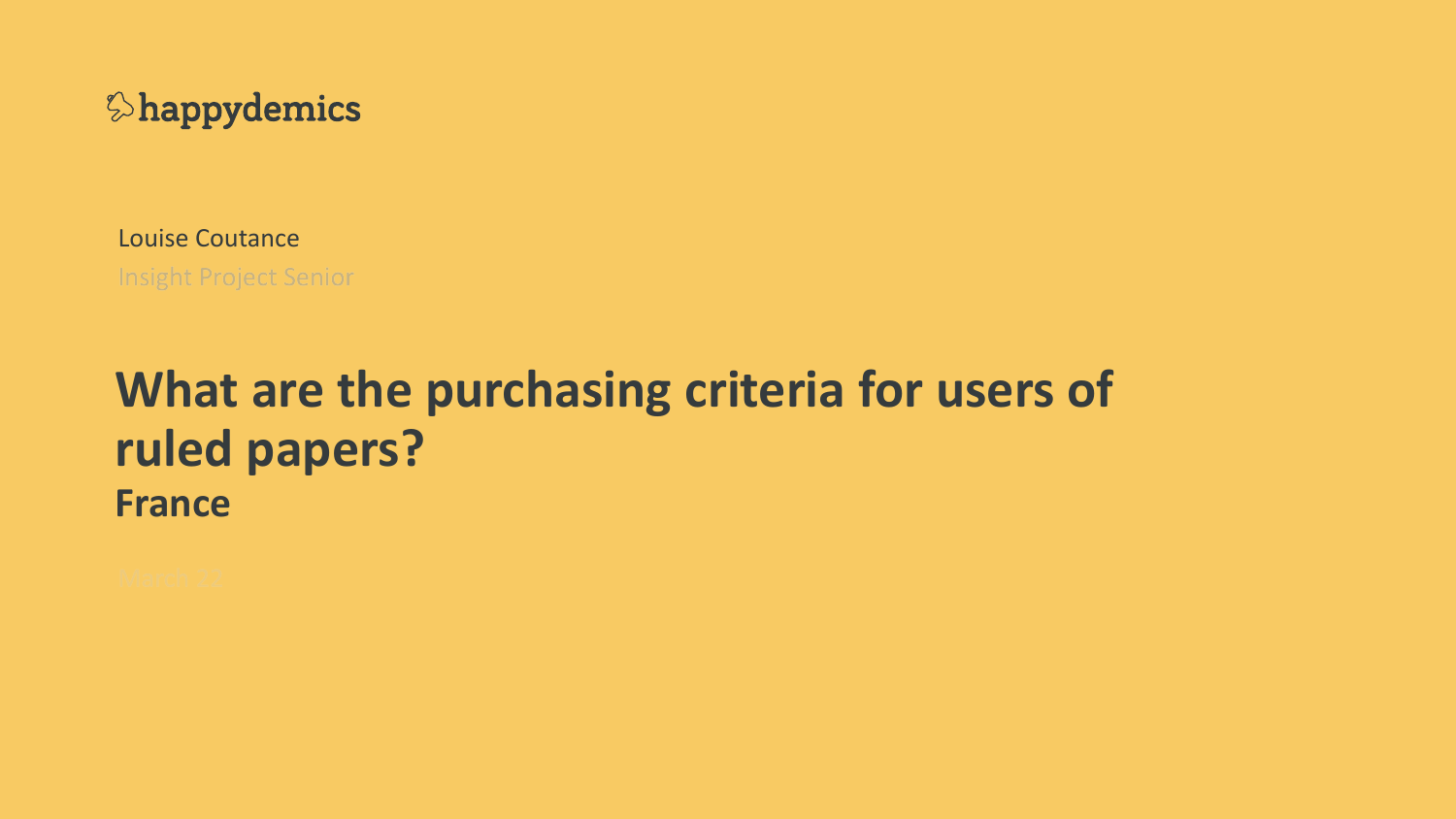What are the purchasing criteria for users of ruled papers?



#### **Challenge**

#### **Context**

[Group] wants to understand the purchasing criteria of different targets when they buy ruled paper.

They want to confirm or refute the initial hypotheses they have.

But also, to observe the capacity of change in case a product meets their expectations.

#### **Solution**

#### **« U&A » study**

14 questions Link of the questionnaire

#### **Criteria applied :**

4 targets of respondents : Parents of secondary school students (85) High school students (188) Students (81) Professional target (253)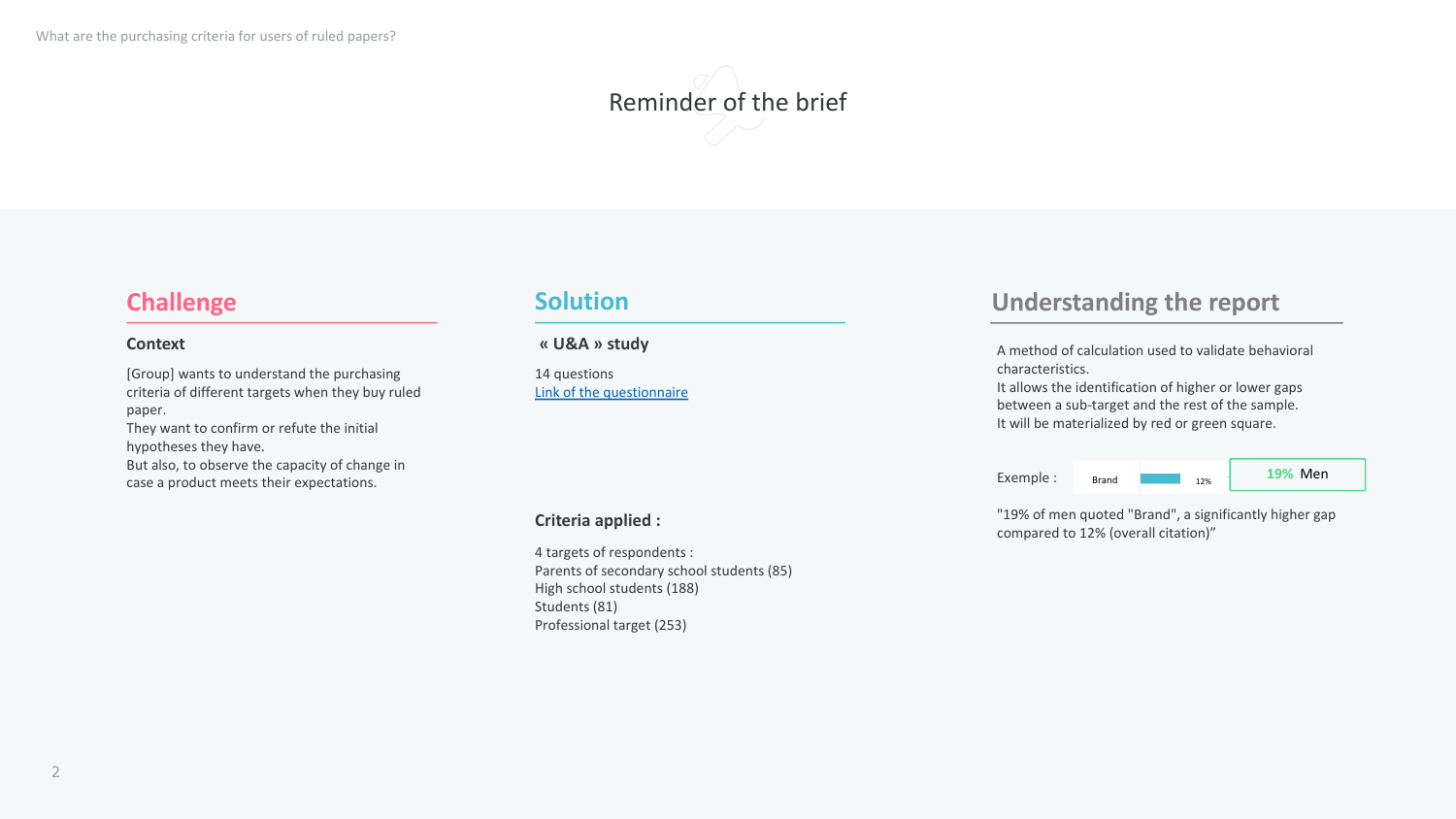# **Results**

Habits and purchased criteria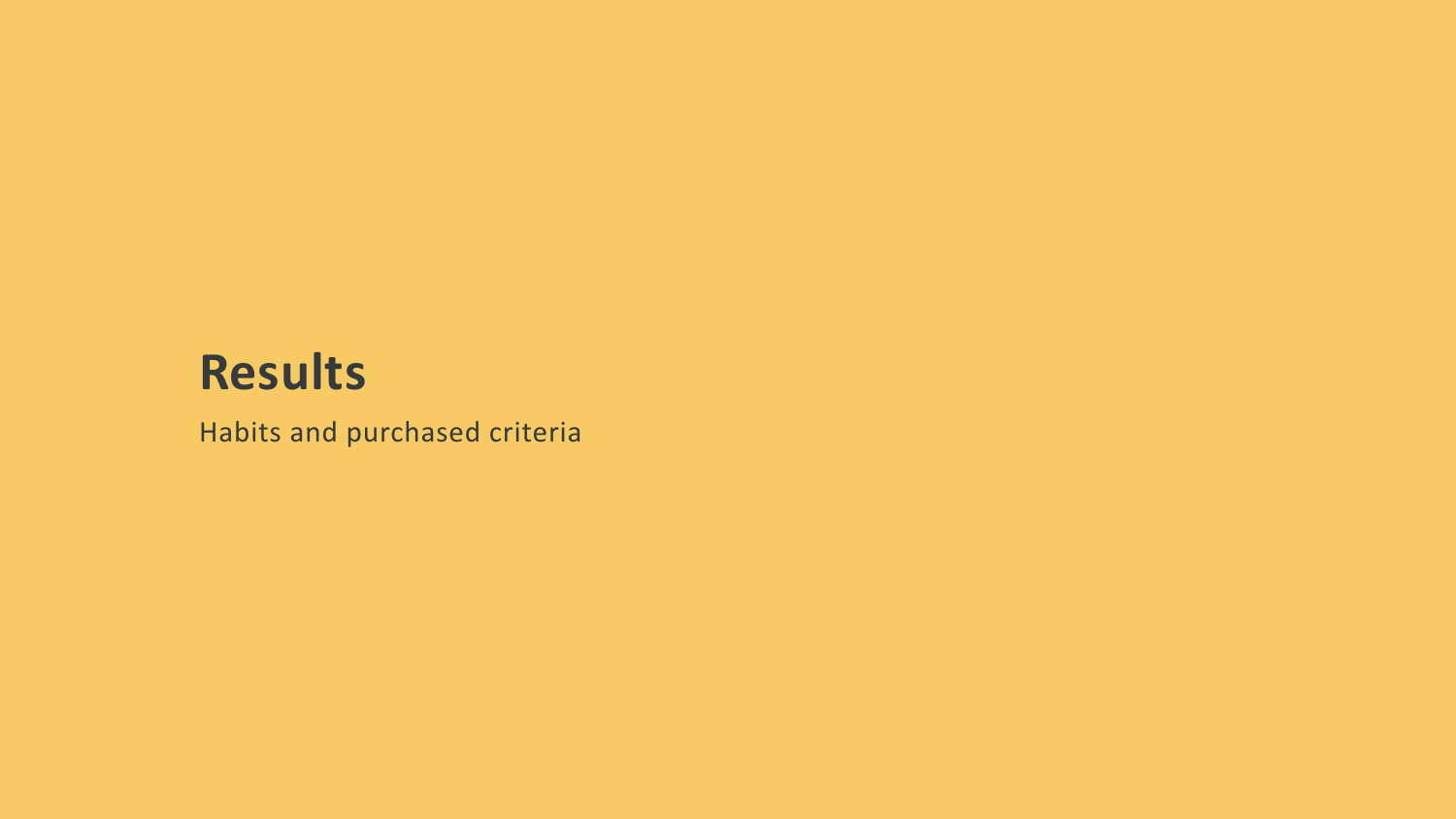High School Higher education

### Ranking of uses by target and the contract of the second and the Professionals

Subtotal « often » and « regularly »



Base: 85 parents of children in school / 188 students in high students / 81 students in higher education / 253 professionals Question : In the context of […], do you use the following products? [Matrice]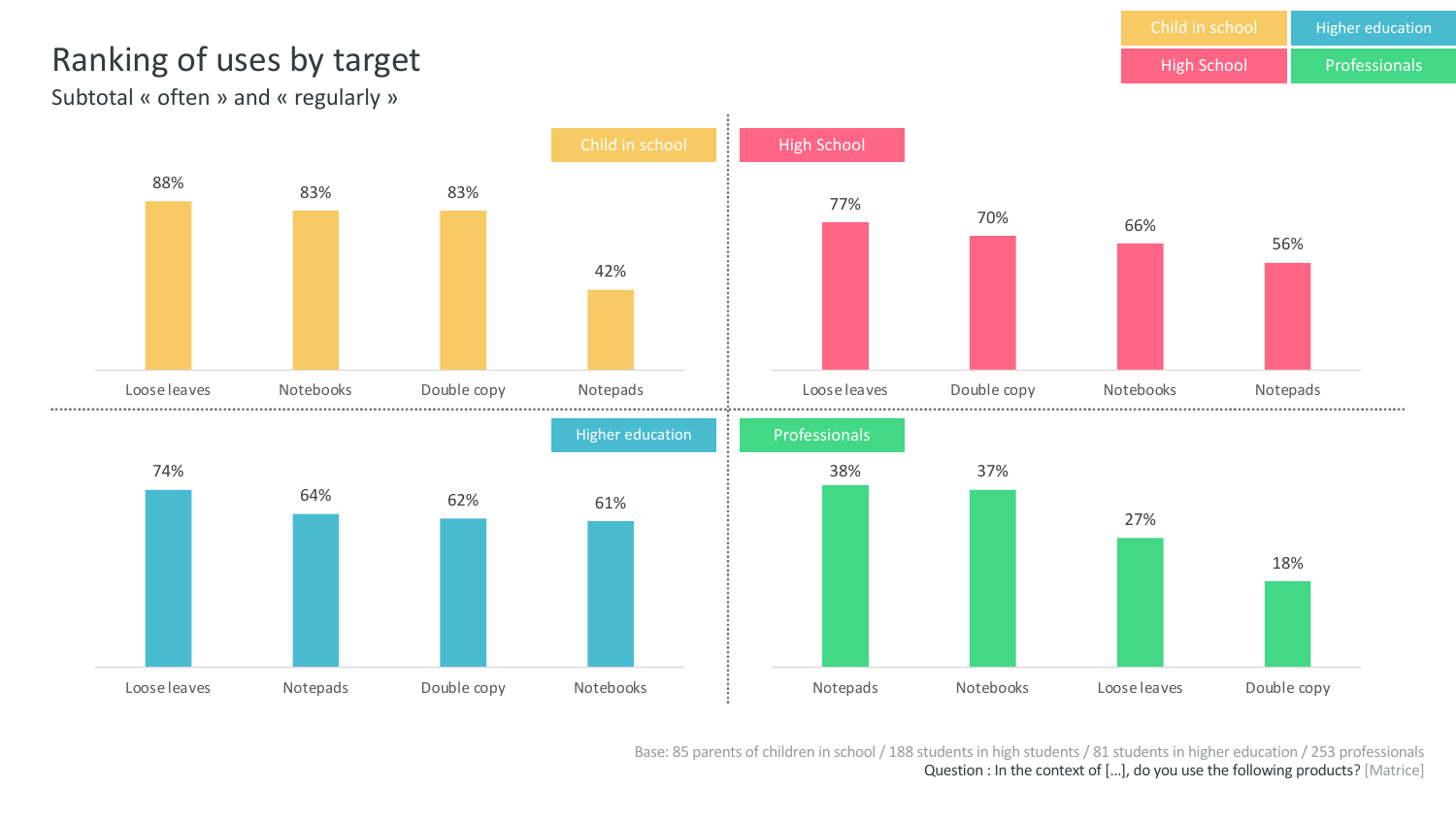### Use of different products by target



Base: 85 parents of children in school / 188 students in high students / 81 students in higher education / 253 professionals Question : In the context of […], do you use the following products? [Matrice]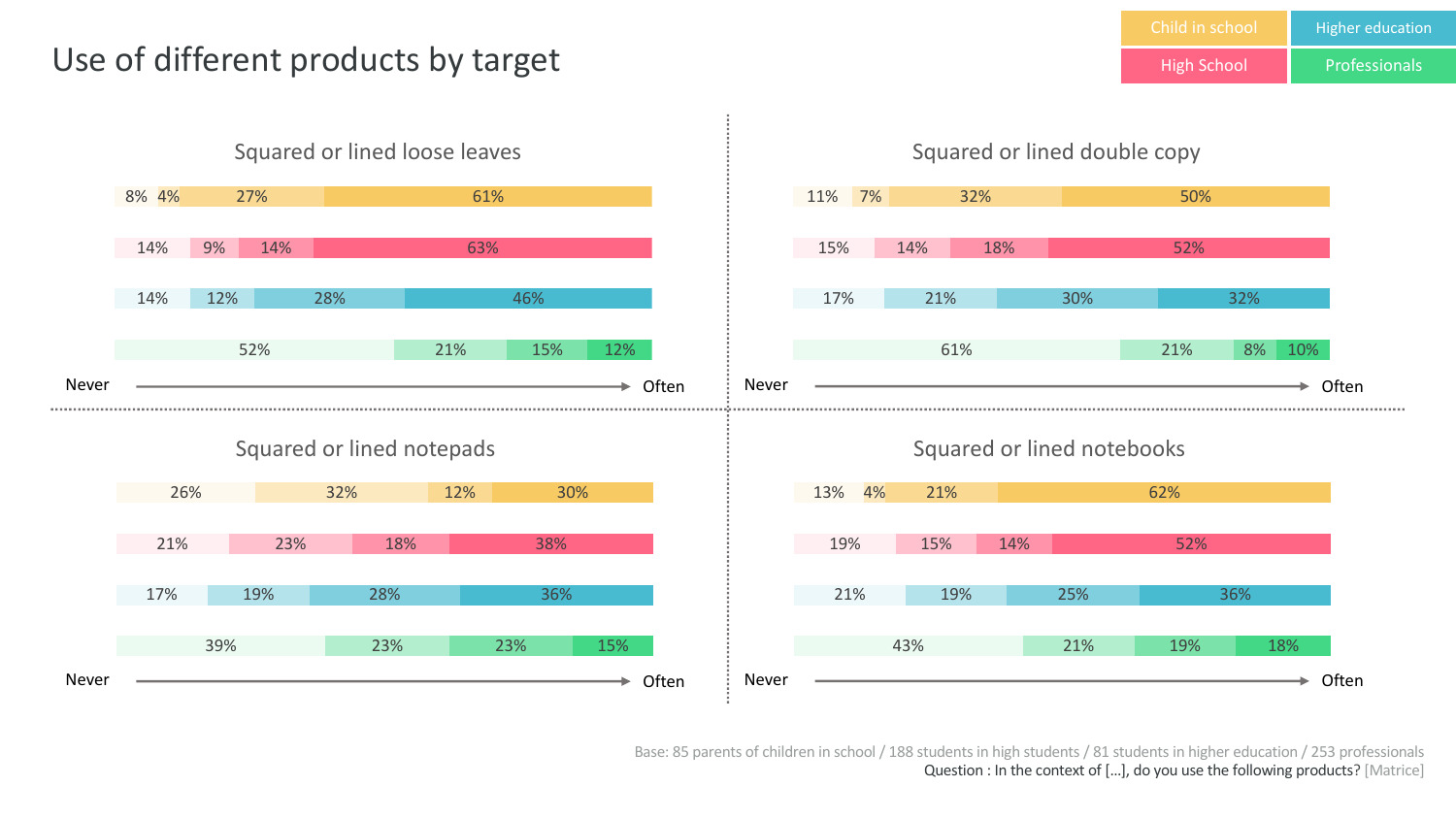### Use of pen(s)/pencil(s)



On average, professionals give 1.6 responses, parents of children in secondary school 1.8 responses, and high school and university students 2 responses: the latter two targets use the greatest variety of pens/pencils.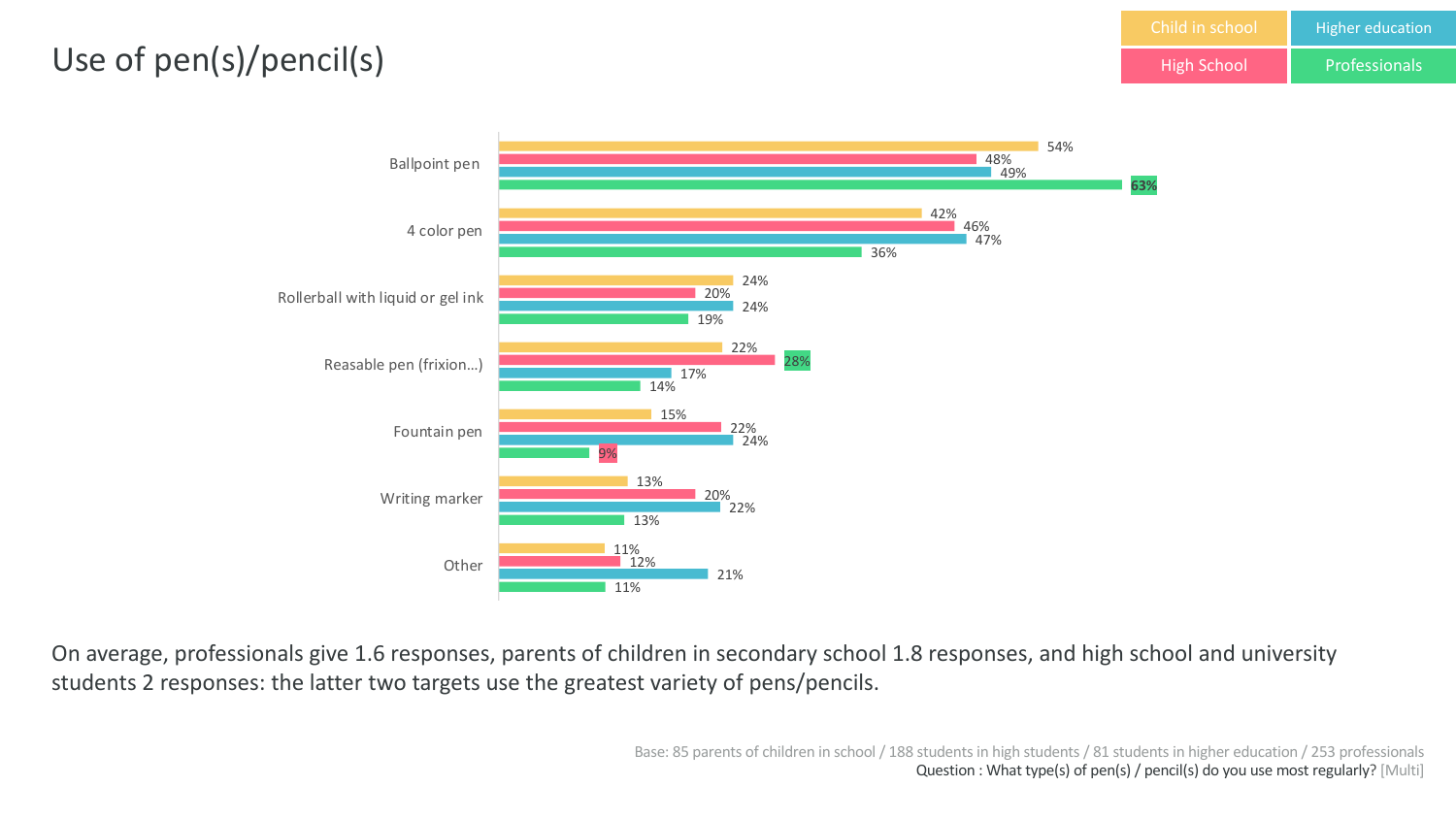### Purchasing criteria considered to be the most important:

|                            |                                    | « Recyclé » |                                     |                                             |            |                                      |                                              | « Copie simple »      |  |
|----------------------------|------------------------------------|-------------|-------------------------------------|---------------------------------------------|------------|--------------------------------------|----------------------------------------------|-----------------------|--|
| « L'origine »              | « Durable »                        |             | « Durée<br>d'utilisation »          |                                             | « Cahier » | « L'origine »                        |                                              | « Le canson »         |  |
| « Pas trop fin »           | « Grammage »                       |             |                                     | « Le mode de confection »                   |            | « Agréable »                         |                                              |                       |  |
| « La marque »              | « Les carreaux »                   |             |                                     | « Impression des<br>carreaux »              |            |                                      | « La où l'encre ne bave pas »<br>« Le bois » |                       |  |
| « 100 feuilles minium »    |                                    | « Grand »   |                                     |                                             |            | « Couleur »                          |                                              | « Blanc »             |  |
| « La glisse à l'écriture » | « Le type de papier »              |             |                                     |                                             |            | « La lisibilité des lignes »         | « La rigidité »                              | « Environnement »     |  |
| « Eco-label »              | « Blancheur »<br>« Glissant »      |             |                                     |                                             |            | « La qualité »                       |                                              |                       |  |
|                            | « Promotion »                      |             |                                     |                                             |            | « Assez épais »                      |                                              | « Copie double »      |  |
| « La quantité »            | « Eco-responsable»                 |             |                                     | « Impact écologique »<br>$\bigcirc$         |            |                                      | « Les besoins de l'école »                   |                       |  |
|                            | « Bloc note »<br>« Le moins cher » |             | « Avec des carreaux »               |                                             |            | « La solidité »                      |                                              | « Douceur du papier » |  |
| « La résistance »          | « La texture »                     | « Finesse » |                                     |                                             |            |                                      | « Propreté »                                 |                       |  |
| « Français »               | « La souplesse »                   |             |                                     | « Les lignes / carreaux doivent être nets » |            | « Disponibilité »                    |                                              | « Les lignes »        |  |
| « Les dimensions »         | « Agréable au toucher »            |             | « La feuille »<br>« Bonne qualité » |                                             |            |                                      |                                              |                       |  |
| « Couleur des              | « Les perforations sur le côté »   |             | « Couleur des carreaux »            |                                             |            | « Qu'il ne fasse pas buvard »        |                                              |                       |  |
| lignes »<br>« Brillant »   | « Esthétique »                     |             | Le prix »                           |                                             |            | « Le rapport qualité/prix/quantité » |                                              | « L'épaisseur »       |  |

Question : According to you, what are the most important purchasing criteria for writing paper? [Verbatim]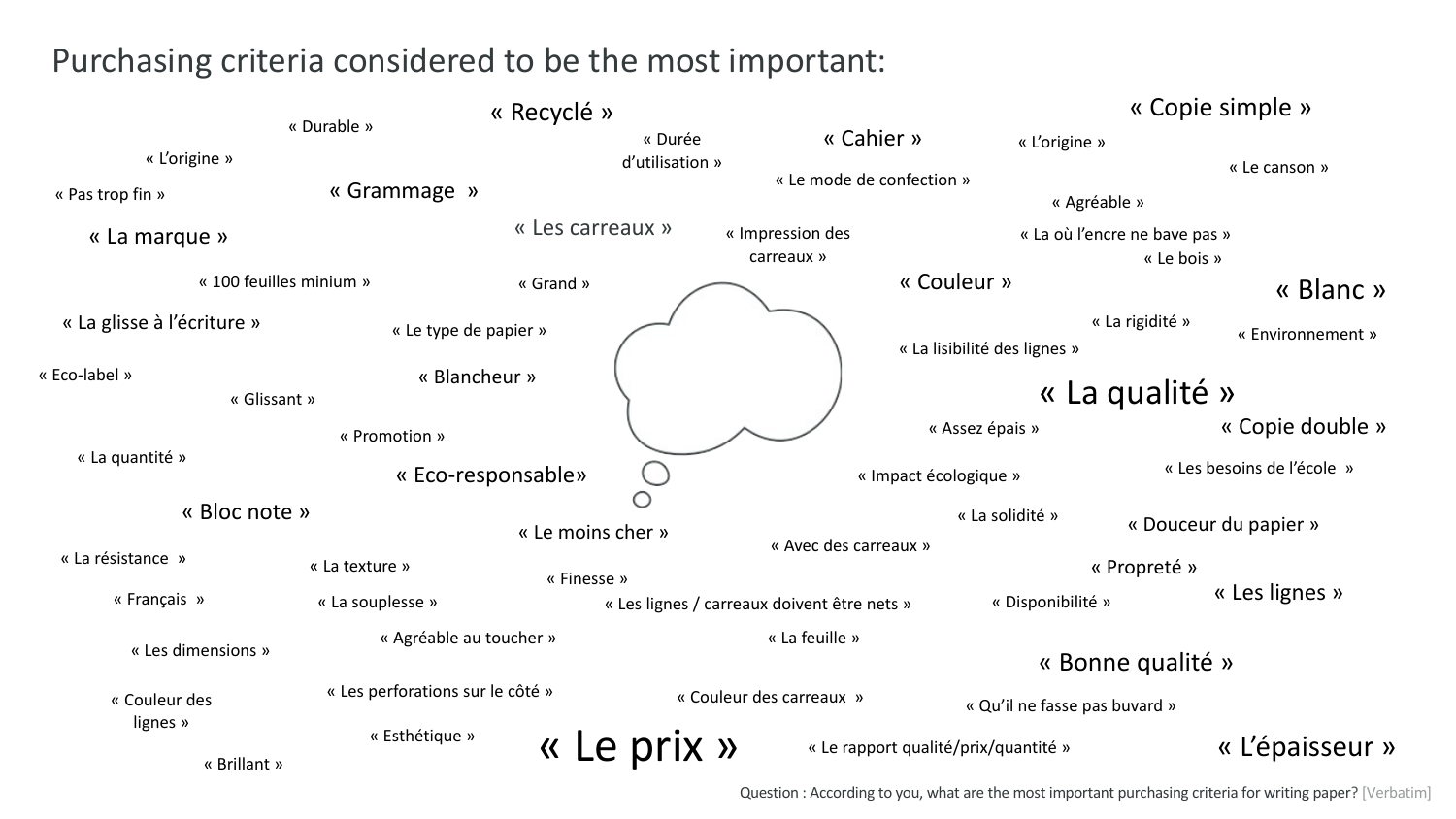### Criterion of importance for parents of children at school Child in school Child in school



#### **Top 3 buying criteria for parents of school children:**

Ink does not bleed through paper; Resistance to erasing ; Tear resistance.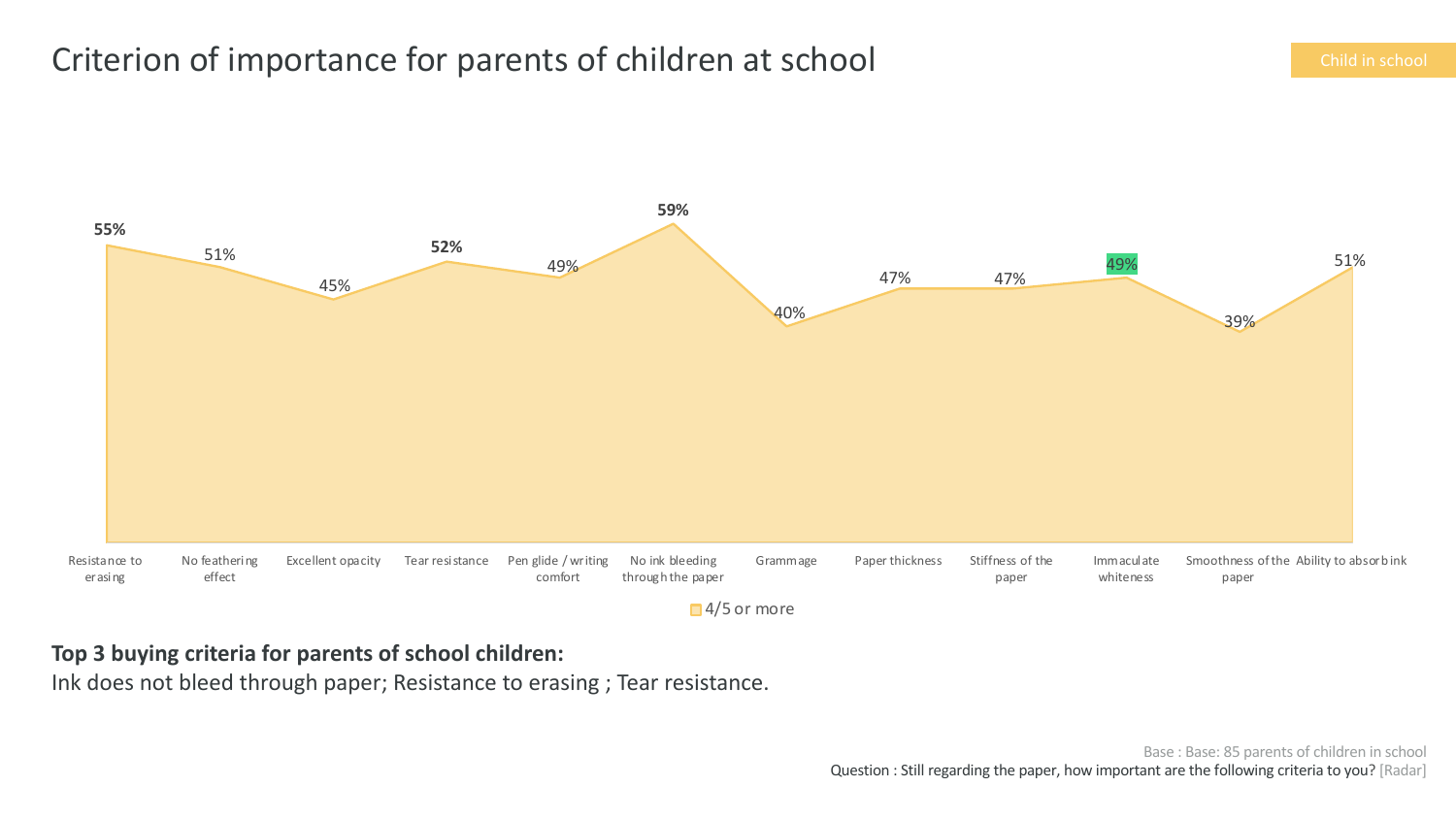### Criterion of importance for students in High School **Example 20 and Criterion** High School



**Top 3 buying criteria for parents of High School students :** 

No ink bleeding through the paper ; Pen glide/writing comfort ; resistance to erasing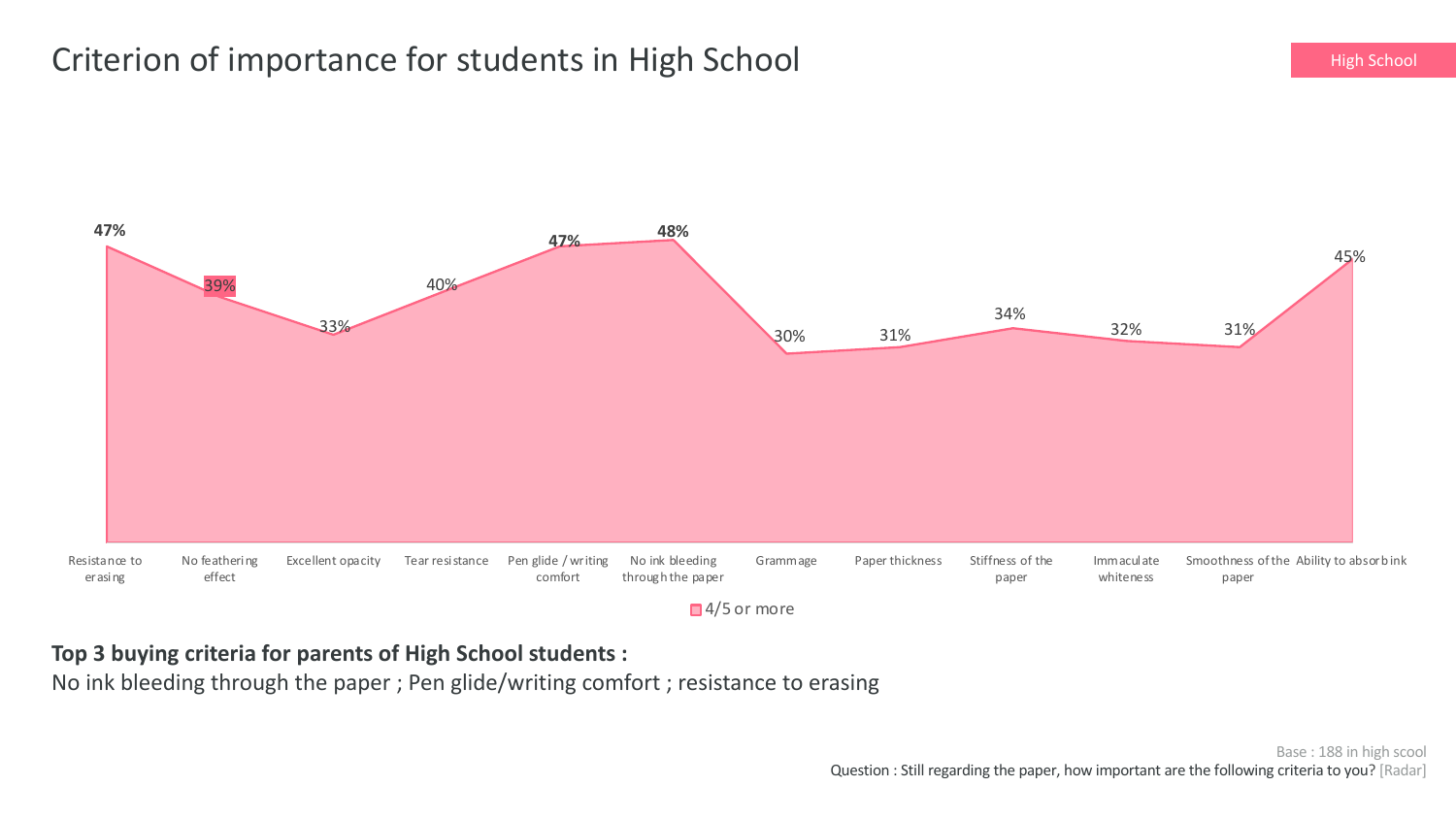### Criterion of importance for students with an higher level of education Higher education



**Top 3 buying criteria for Students with an higher level of education**

Pen glide/writing comfort ; No ink bleeding through the paper ; No feathering effect

Base : 81 in an higher level of education Question : Still regarding the paper, how important are the following criteria to you? [Radar]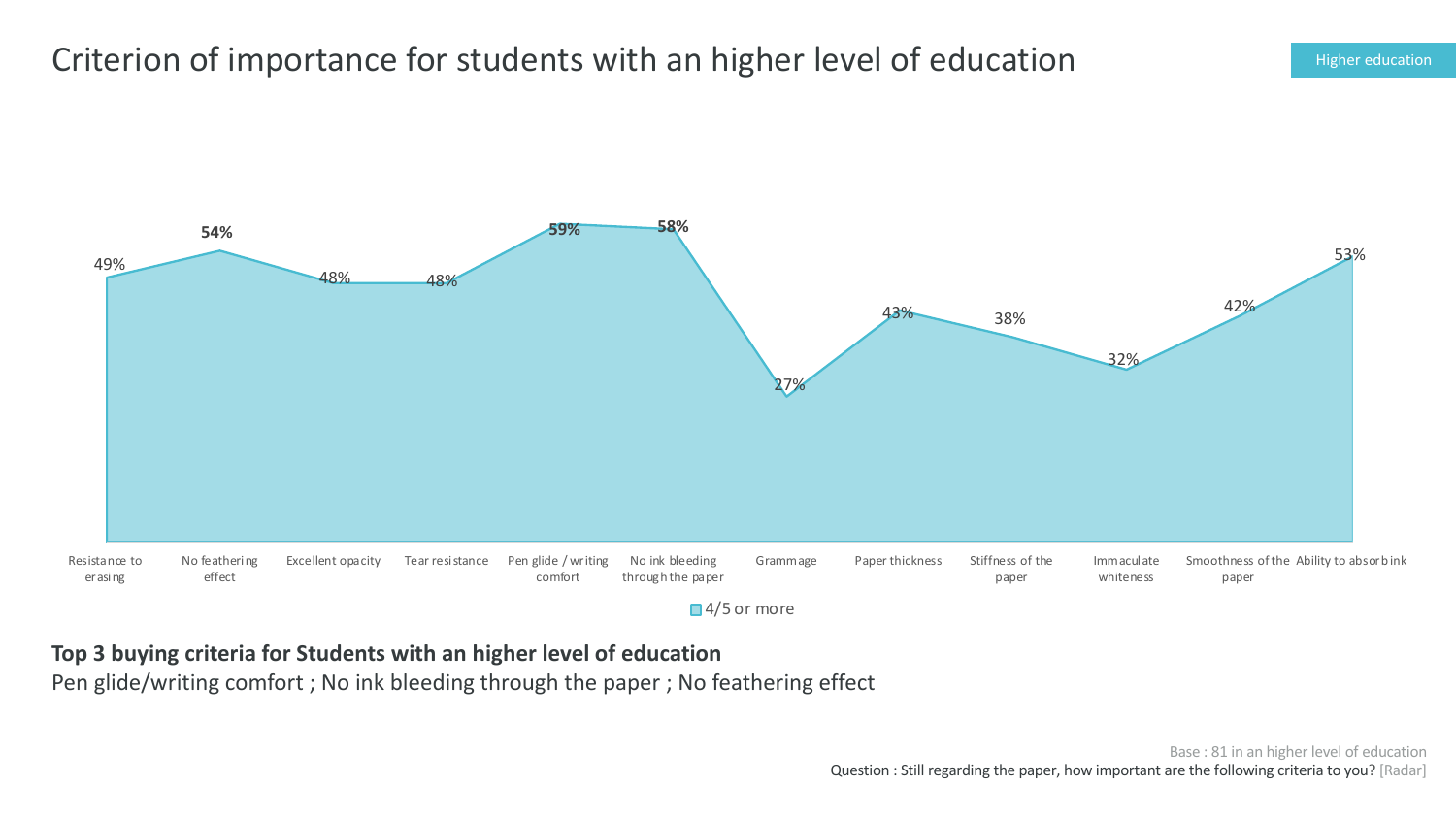### Criterion of importance for professionals **Exercise Criterion Criterion Criterion** Professionals



#### **Top 3 buying criteria for Professionals**

No ink bleeding through the paper ; No feathering effect ; Ability to absorb ink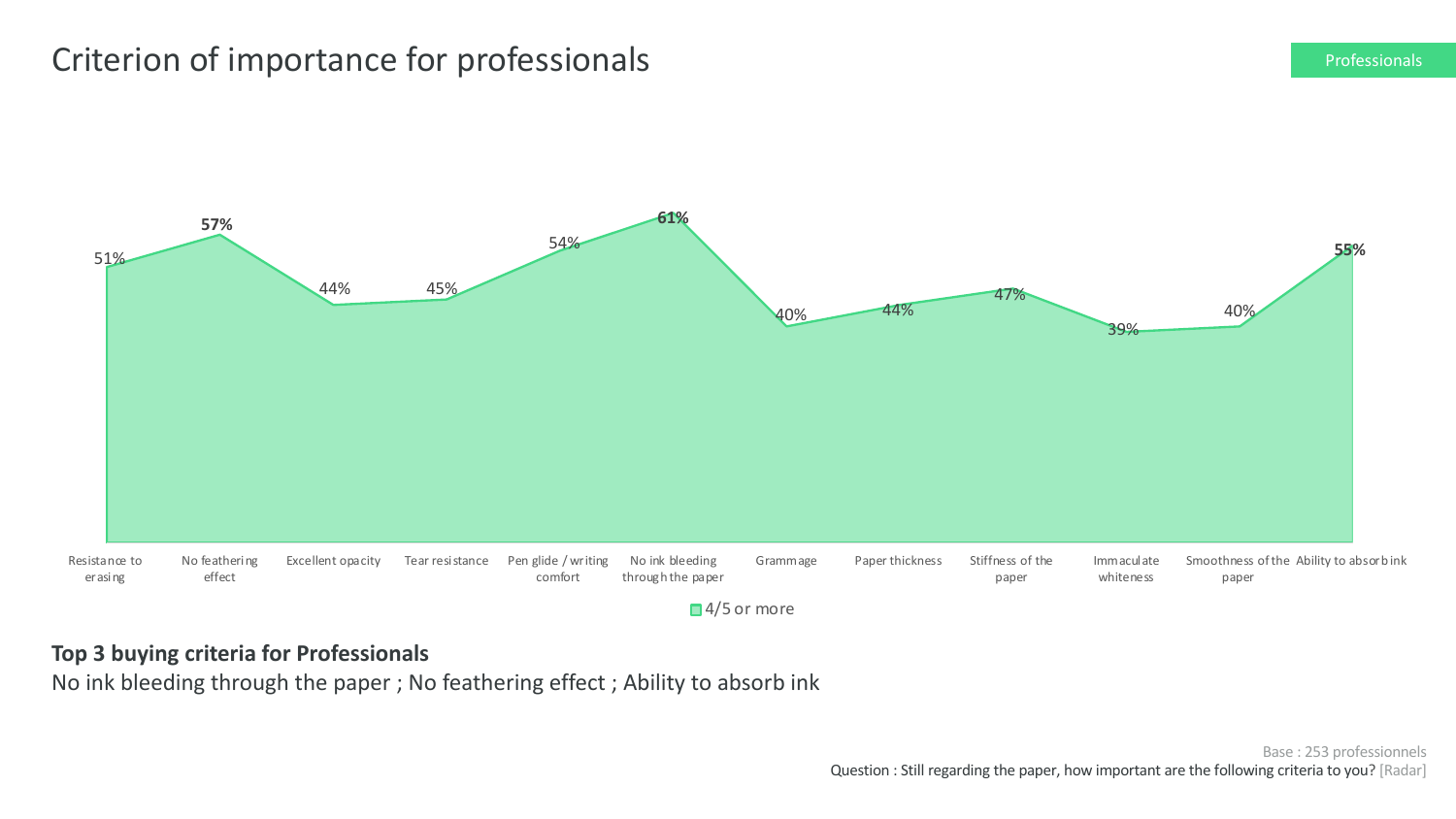#### Child in school High School Higher education Professionals

### Criterion comparison by target



Base: 85 parents of children in school / 188 students in high students / 81 students in higher education / 253 professionals Question : Still regarding the paper, how important are the following criteria to you? [Radar]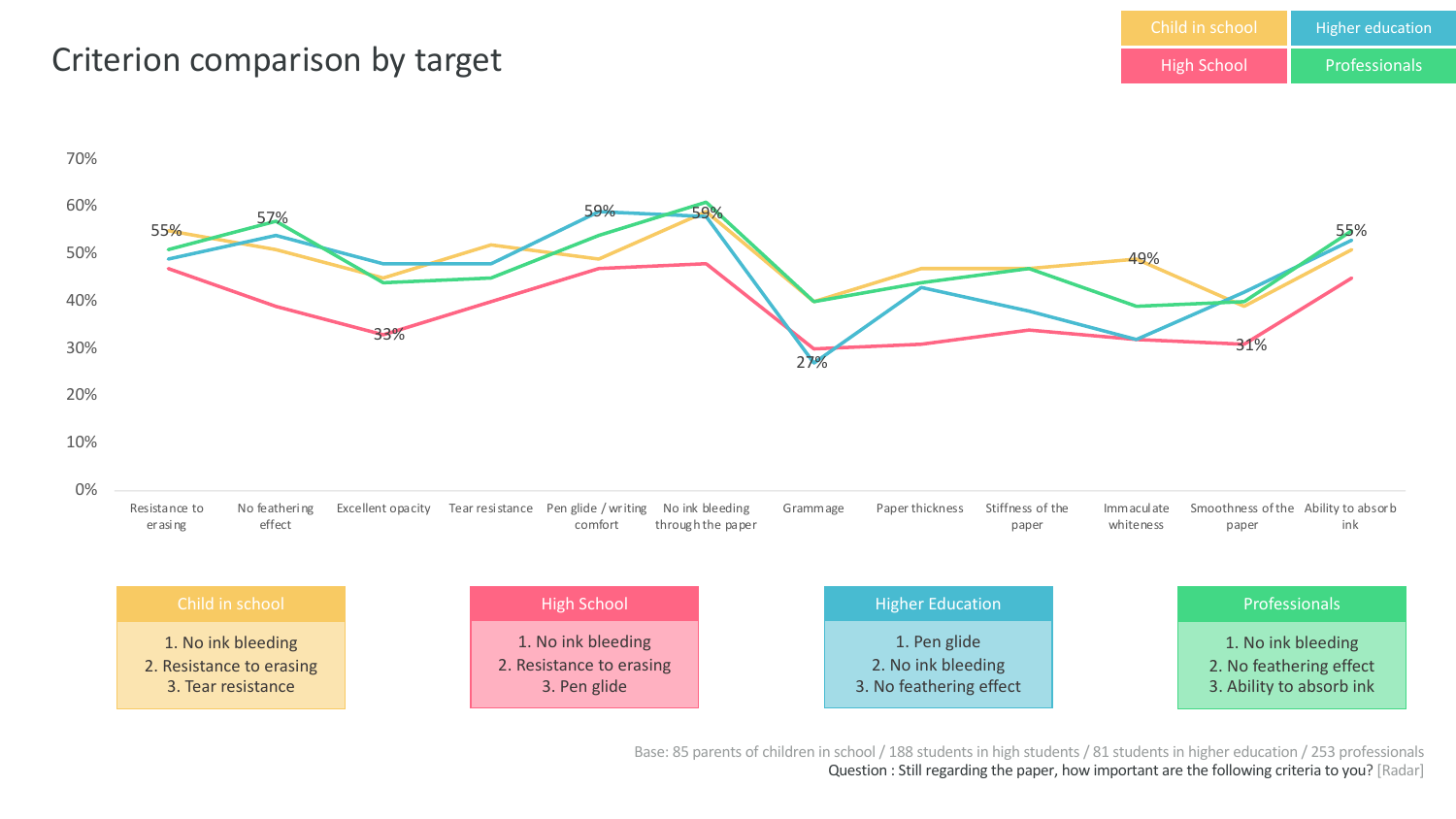

Base: 85 parents of children in school / 188 students in high students / 81 students in higher education / 253 professionals Question : If a stationery brand offered paper that best met all of your expectations, would you be ready to change your habits? [Radar]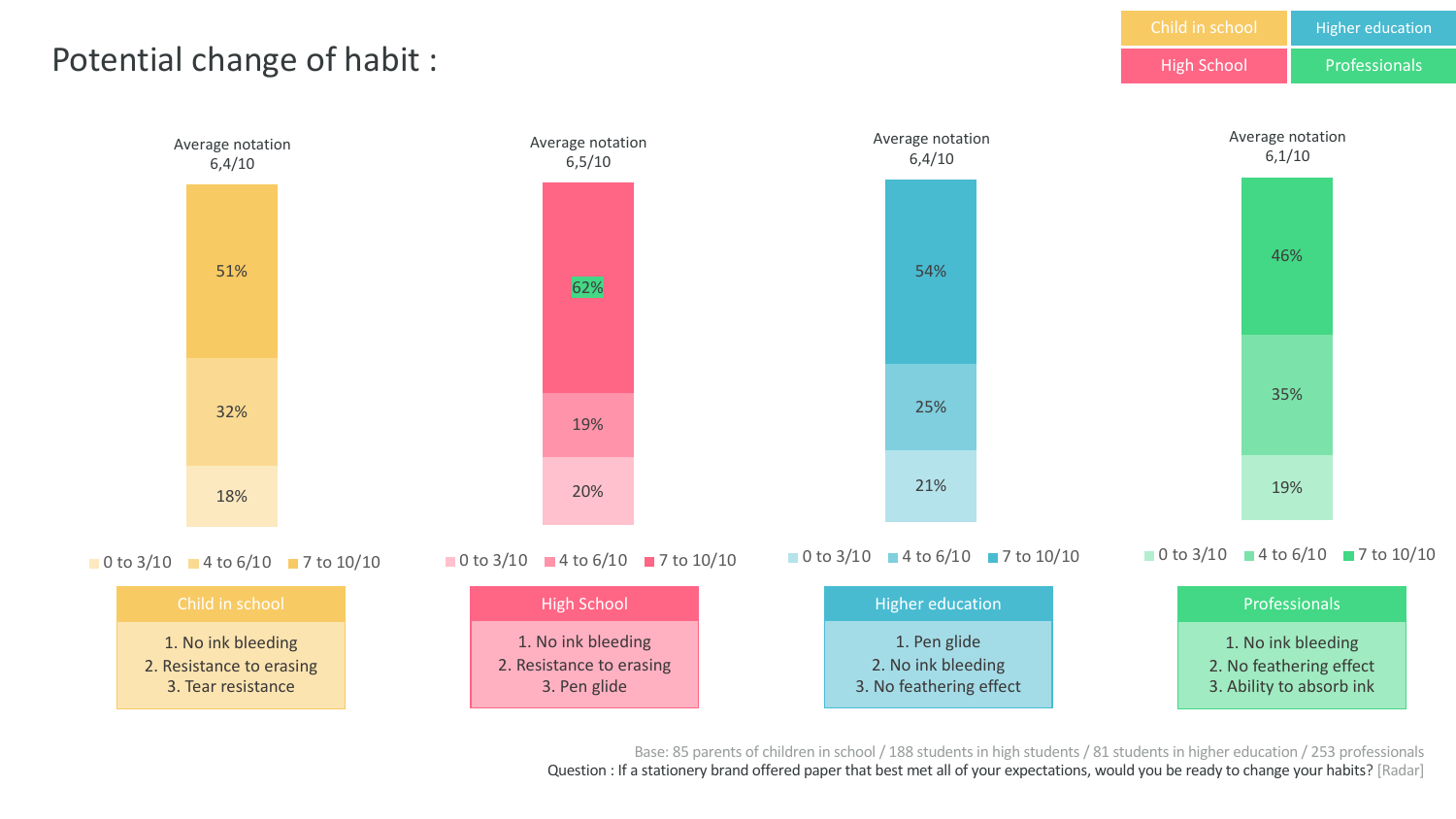# **Results**

Brand, satisfaction and preference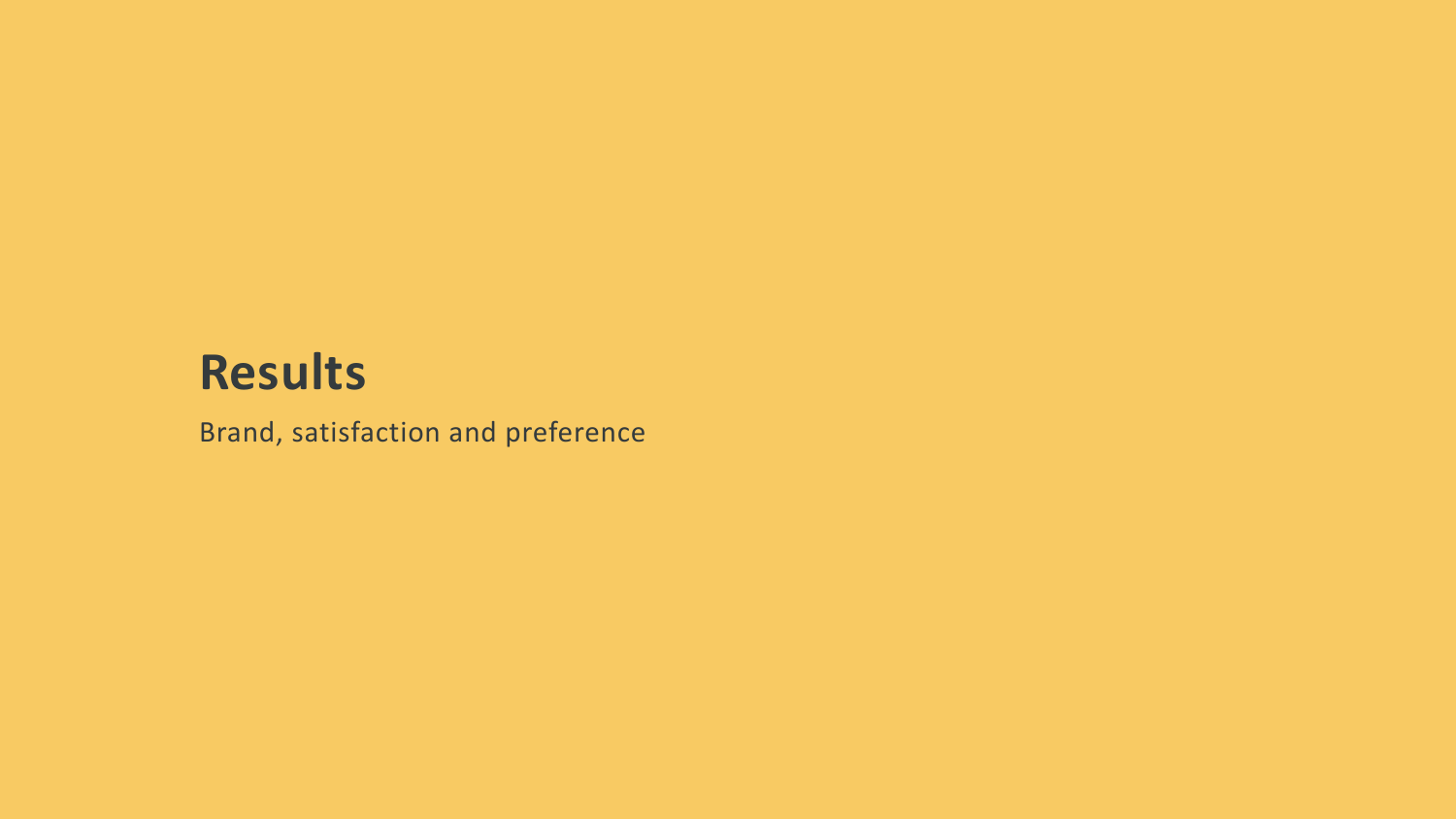### Brand : purchase and satisfaction



Base: 85 parents of children in school / 188 students in high students / 81 students in higher education / 253 professionals

Question : Which of the following stationery brands do you buy most often? / Would you say that you are satisfied with the paper from the stationery brand you buy most often? [Radar]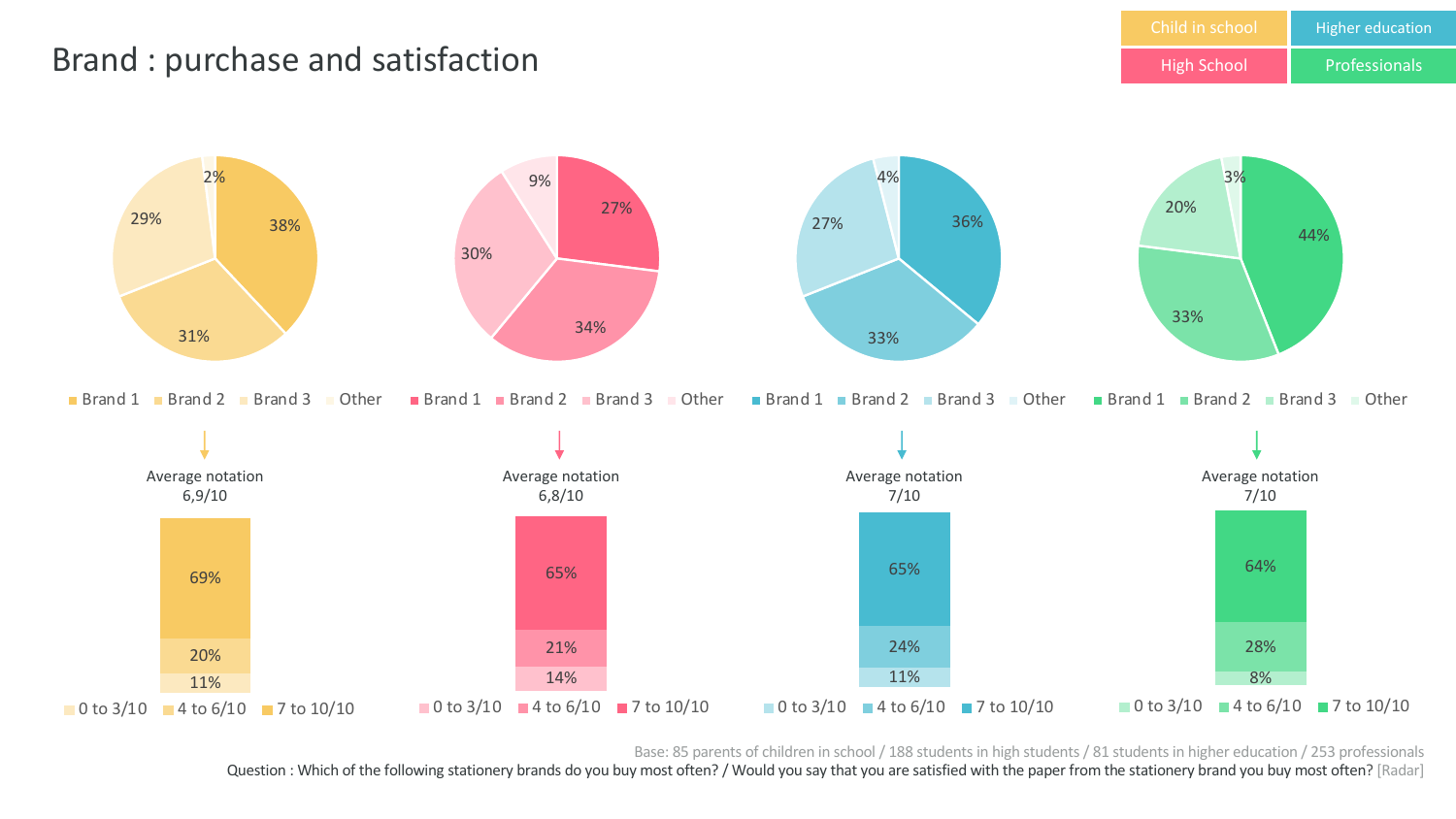

Overall, the two-colour model is the most popular with your targets. Especially when it comes to the youngest (parents of children in school and high school)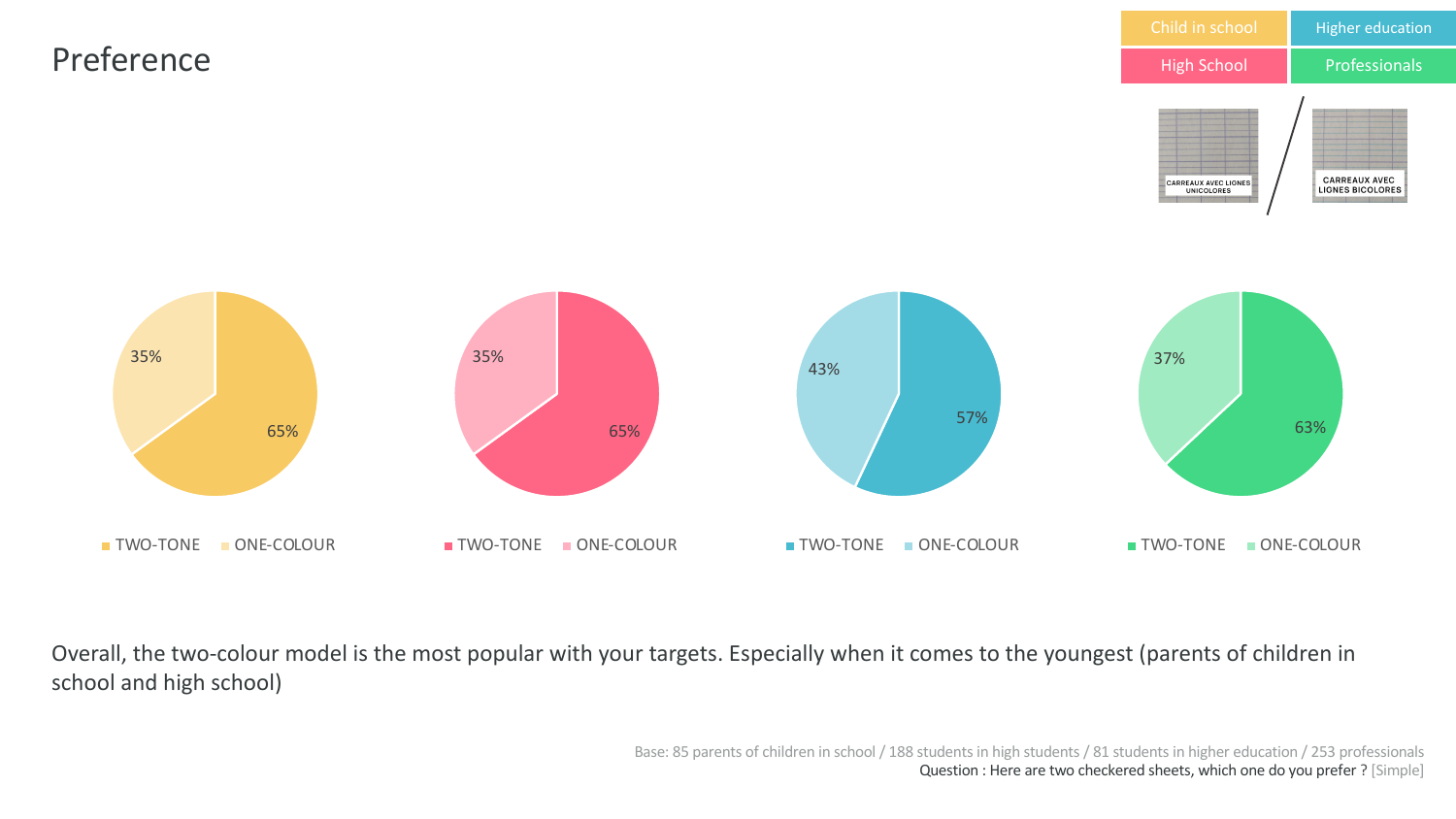# **Synthesis**

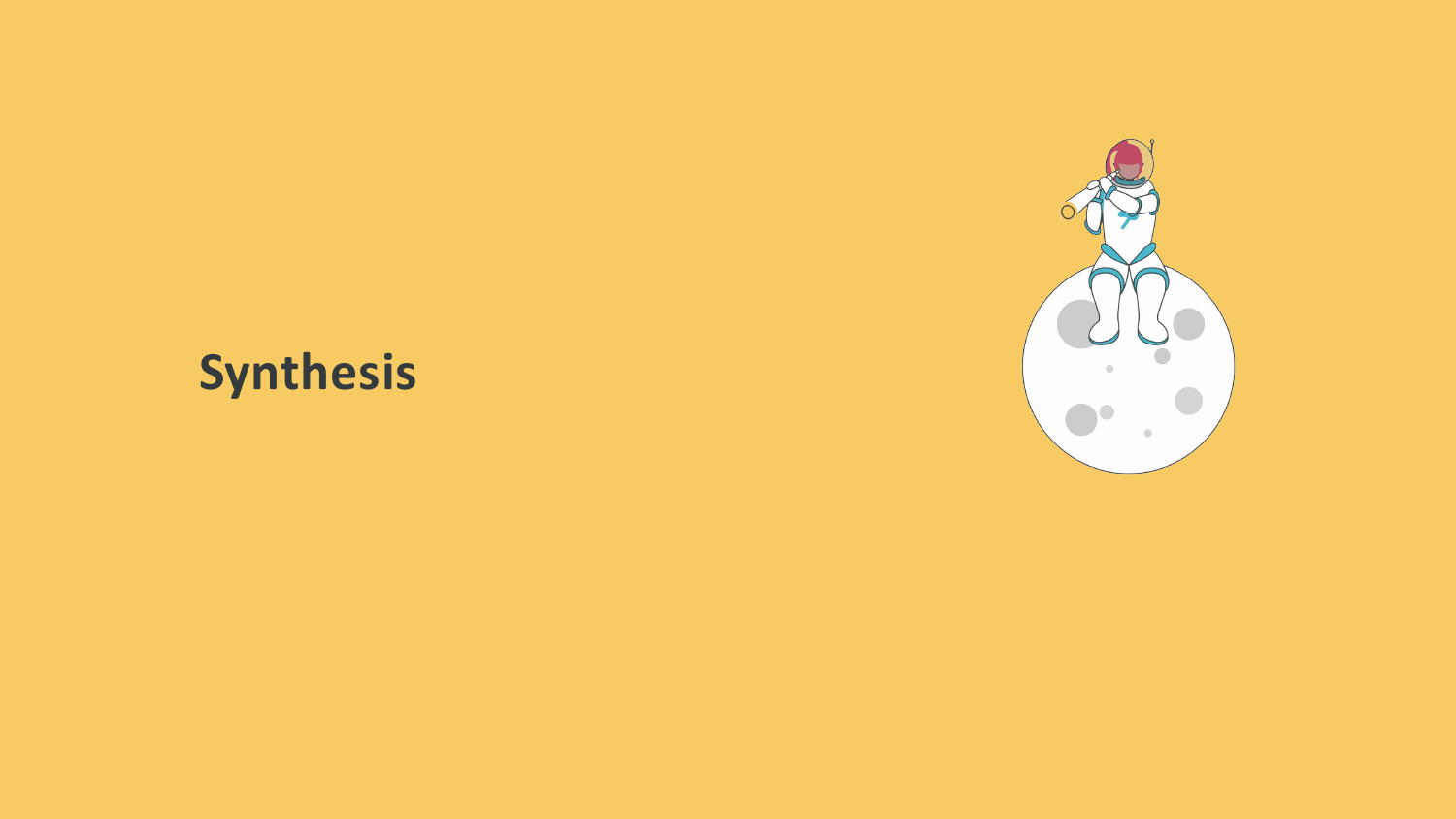### Synthesis and key learnings

Today, loose leaves are the most commonly used by schoolchildren and students. Professionals tend to use notepads. Notebooks are used in a more random way: a lot for child in school, a few for students.

This is the second most common product used by professionals, but in any case, this target group uses the products proposed much less than the other three targets.

To write on, ballpoint and 4-colour pens are the most common. High school students also use reasable pens a lot. Overall, high school and university students use a greater variety of pens/pencils than schoolchildren and professionals.

Although they do not all choose paper according to the same purchasing criteria, there is one element that is essential for all of them: the fact that the ink does not bleed through paper.

Schoolchildren have very "utilitarian" criteria: resistance and the fact that the ink no bleeding. High school and university students also look at comfort (especially students, this criterion comes first!).

Professionals, on the other hand, are especially interested in the fact that the paper does not have feathering effect that it absorbs ink well.

No target group is reluctant to change if they find a paper that best meets their expectations. However, high school students are the most likely to make such a change.

Except for high school students, more than a third of each target group favours private label for their purchases. Finally, the 4 targets are totally fixed on their preference in terms of checker sheets, they all prefer two-colour designs.